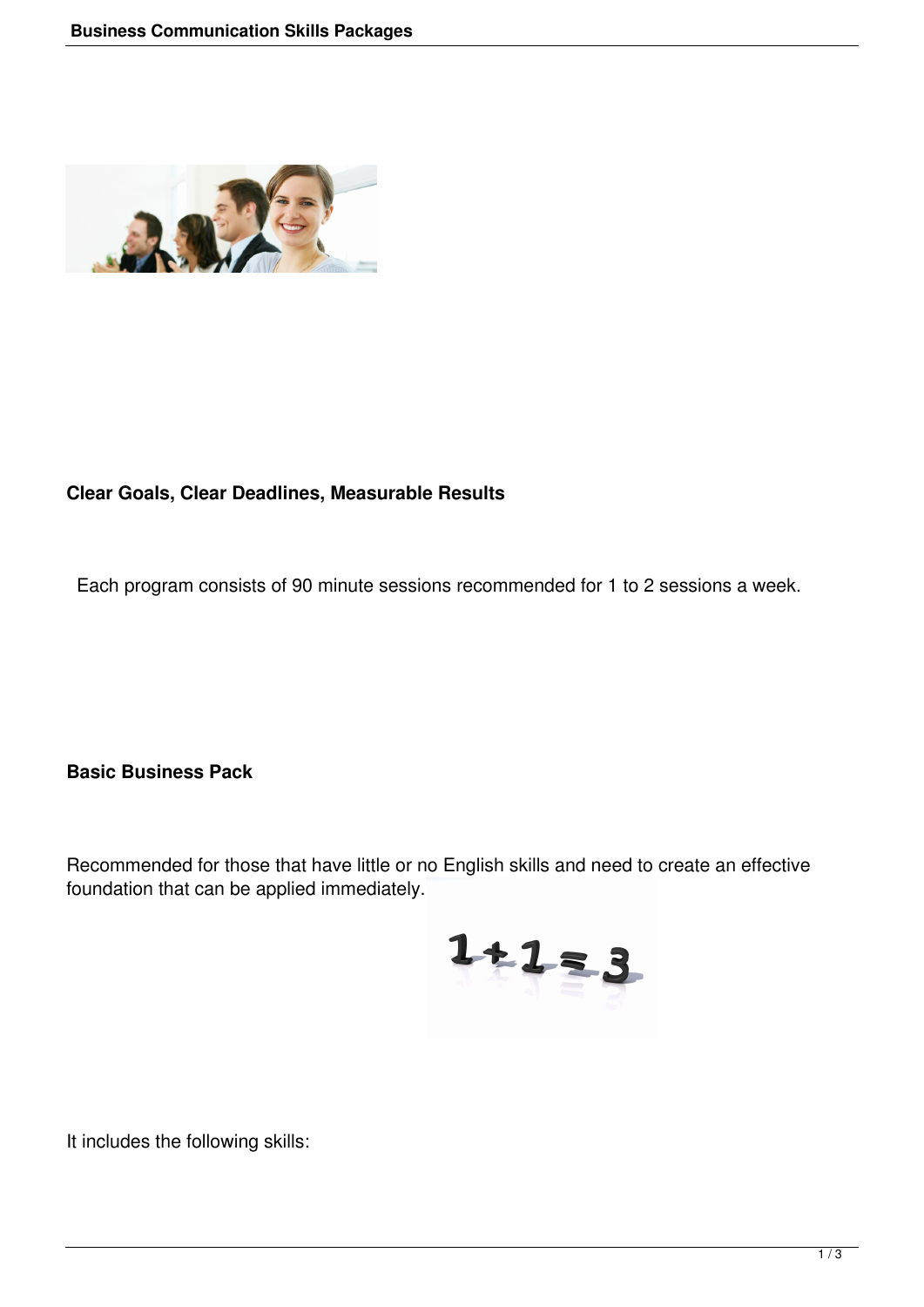- Basic Grammar foundation
- Greetings and introductions
- Presenting your company
- Detailed Job Description
- Basic Business Situations
- Requesting and Providing Information
- Basic Information Technology Vocabulary

## **Intermediate Business Pack**

Recommended for the executive that already has basic language skills and needs to incorporate more advanced business language

It includes the following skills:



- Higher Business and Information Technology Vocabulary
- Basic Presentations (including body language)
- Describing Trends, Figures and Business Results
- Expressing Opinions and handling disagreements.
- Making and Accepting Offers
- Business Writing